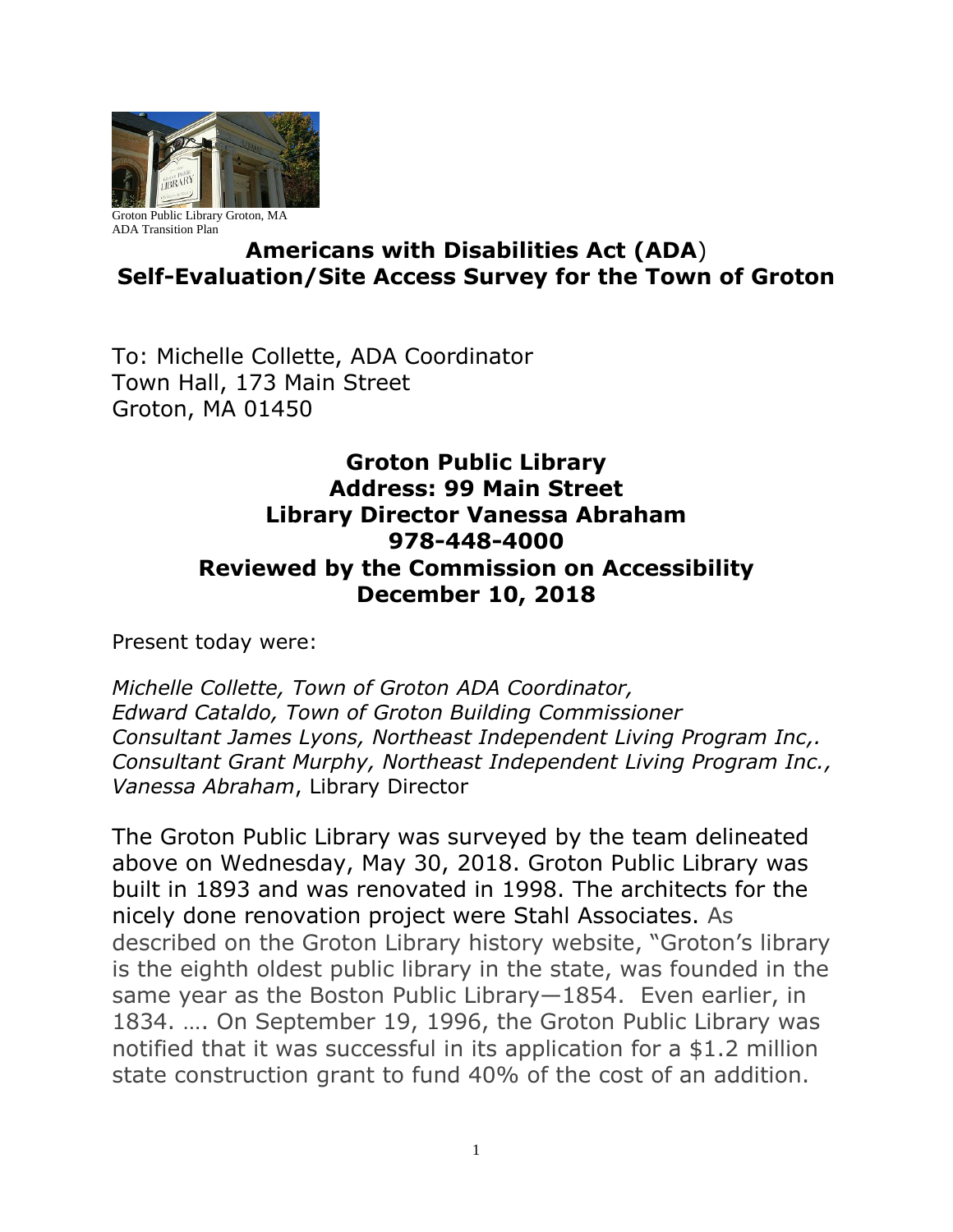The Town voted overwhelmingly to support the project at Town Meeting and 3 to 1 for the override vote.

The newly renovated and expanded Groton Public Library opened on March 6, 1999. A Library website and an art gallery debuted in October of that year. The additions and renovations resulted in a new 17,140 square foot library building, and it complemented the original design, and façade and much of the woodwork of the old building was retained.

A full tour was provided by Vanessa Abraham, Groton Library Director, and Michelle Collette, ADA Coordinator. We thank the Town for their hospitality, and we would like to express our great appreciation for the partnership, and cooperation, as well as the quick response to our request for a tour with the Library Director. This project assesses the level of compliance with the ADA as well as Commonwealth of Massachusetts Architectural Access Boards (AAB) regulations (521 CMR).

The overall ADA requirement for The Town of Groton is that the services they provide be operated in such a way that, when viewed in its entirety, the facilities are readily accessible to and useable by people with disabilities. This is referred to by the ADA as the program accessibility standard, and these are among the most important concepts in ADA compliance. We were impressed with much of the Library's accessible features.

In fact, as nicely described on the Library's website: The library's vibrancy stems from heavy daily use, and numerous programs provided, including: 6 book discussion groups; a summer reading program for kids, teens, and adults; a winter reading program for kids and teens; and 23 museum passes; as well as free online databases and downloadable ebooks, eaudiobooks, and music.

As a sanctuary, the Library provides quiet study rooms and spaces, along with comfortable chairs, overlooking the meadows where one can read, reflect, and refresh.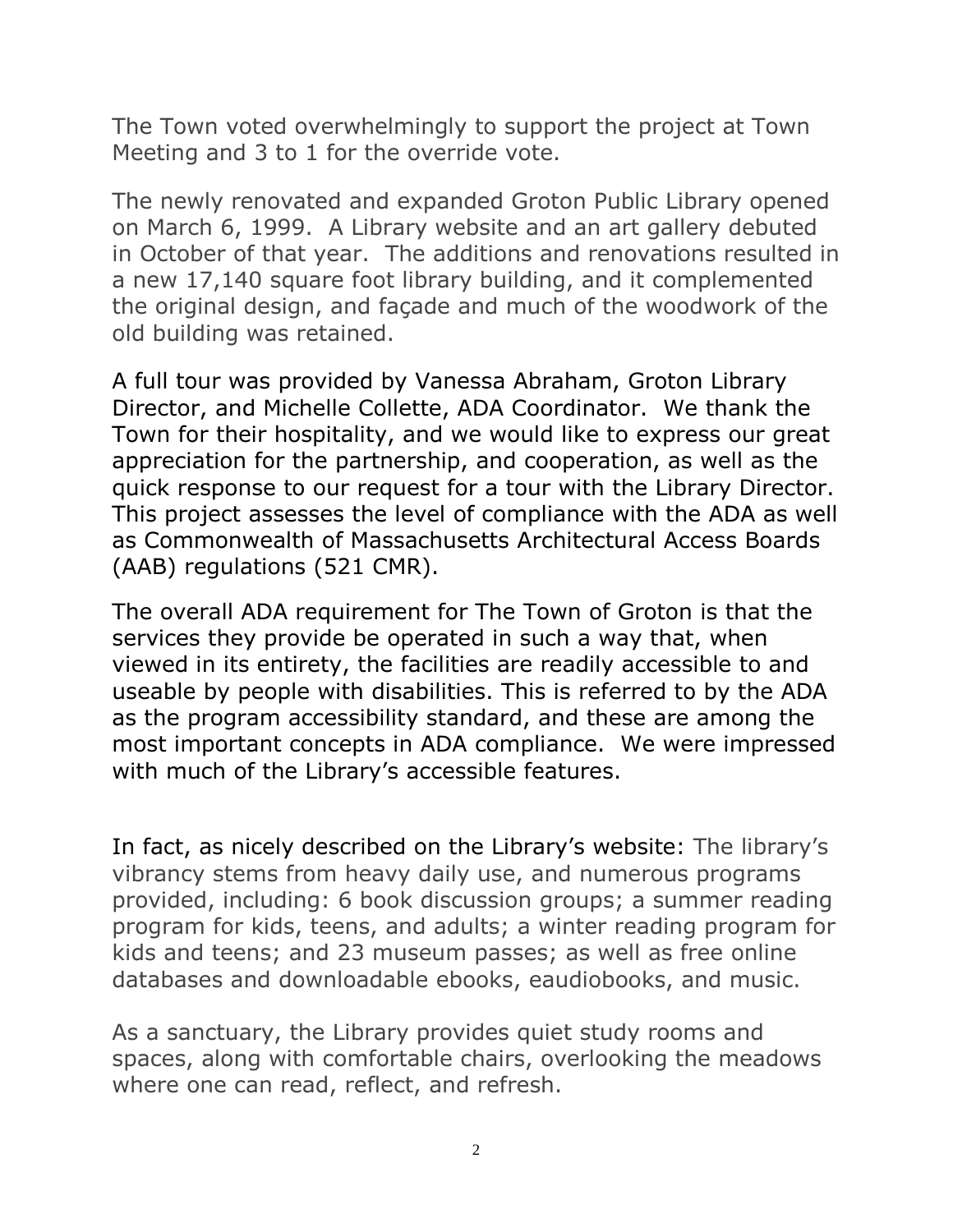*The scope of this report* is to identify barriers in programs & activities that might prevent persons with disabilities from access to Groton Public Library and the programs, activities, and services provided at Groton Public Library. This report includes an inventory (and details) of the property where structural modifications are needed to make facilities accessible to persons with disabilities. Since this is the foundation for the ADA Transition Plan, we recommend The Town maintain it on file/available for public inspection for 5 years from date of completion. This audit contract includes all of: The Groton Public Library.

## *In our opinion the following ADA issues were found:*

We were impressed with much of the ADA compliance at the site. In fact, The Town has provided some ADA improvements at the Library. In my opinion the following issues were found:

**Parking-**The Groton Public Library's parking lot has two HP parking signs and they both need to be raised to the appropriate height above ground in accordance with the ADA. We also recommend that one of the HP spots be designated "Van Accessible" with a sign stating that purchased and installed.

**Curb Cuts-**In our opinion, the curb cut to the sidewalk that leads to the accessible entrance to the Library from the parking lot needs repair or patching. We recommend that the curb cut be repaired to improve the accessibility to the Groton Public Library's accessible entrance. When that curb cut is repaired it is then recommended to install truncated domes on the curb cut in order to provide tactical warning.

**Restrooms-** We found that in the Men's and Women's 3rd Floor restroom as well as the  $1<sup>st</sup>$  Floor Family room the coat hooks were installed too high under ADA standards. We recommend new coat hooks purchased and installed at an accessible height. The sink in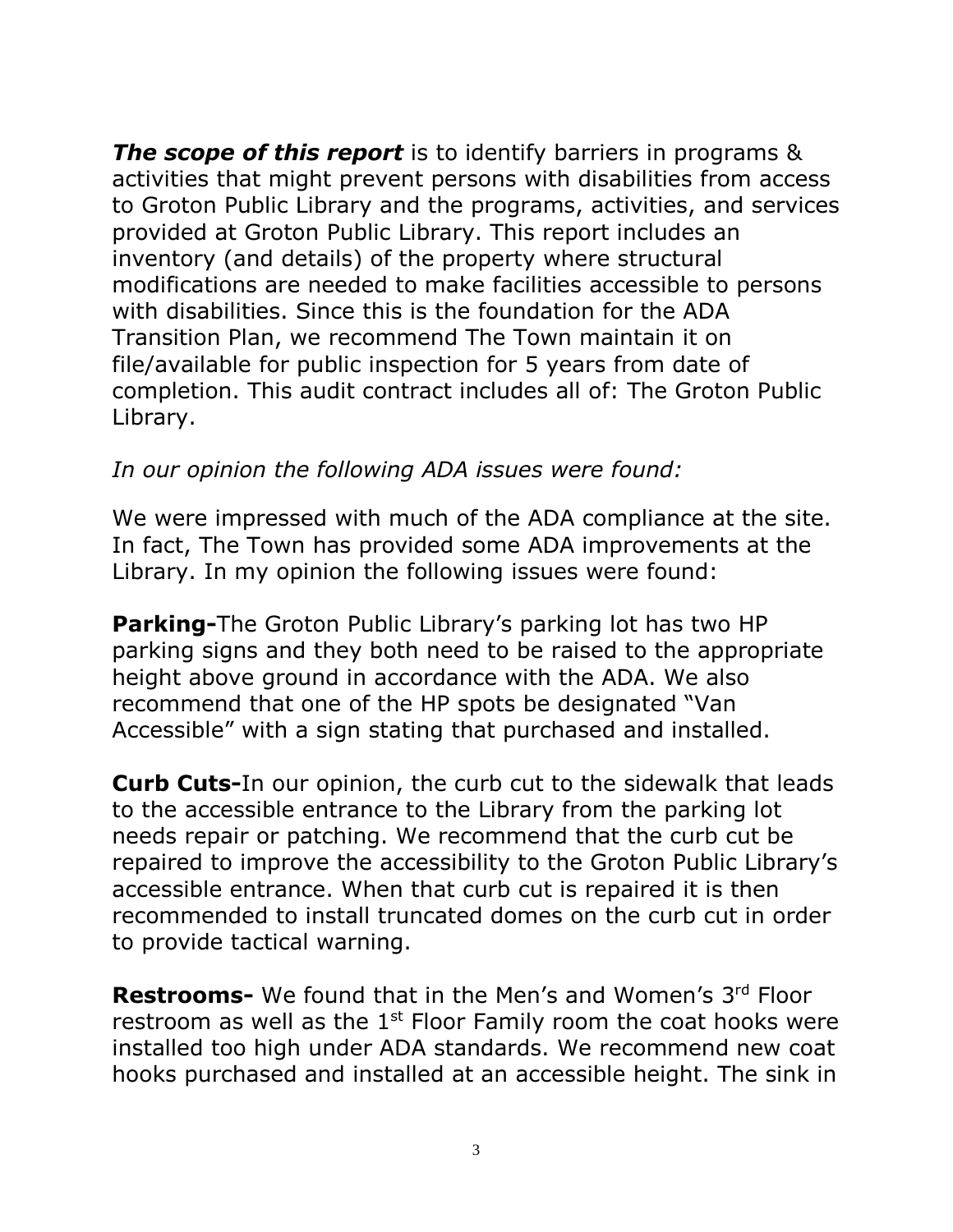every restroom is not insulated and we recommend they all be insulated to meet the ADA requirement.

**Doors-**The 3<sup>rd</sup> Floor "Roof Access" and 2<sup>nd</sup> Floor "Sprinkler Room" doors are without a knurled handle and we recommend they each have one installed to meet the ADA requirement for such handle. The 2nd Floor Women's and Staff restrooms have bookcases preventing a 5ft. turning radius in each. We recommend they both be removed to allow for accessibility.

**The Elevator-**The ADA Team identified that the elevator call buttons need Raised and Braille lettering to better indicate the elevator's location. We recommend these be installed in accordance with the ADA.

**Sinks and other amenities provided-The 1st Floor Community** Room has an inaccessible sink. We recommend this sink be made accessible upon request.

Thank you,

James Lyons **Grant Murphy** 

Community Advocacy Director **ADA Coordinator** Northeast Independent Living Program, Inc. 20 Ballard Road, Lawrence, MA 01843 Tel: (978) 687-4288 v/tty Fax: (978) 689-4488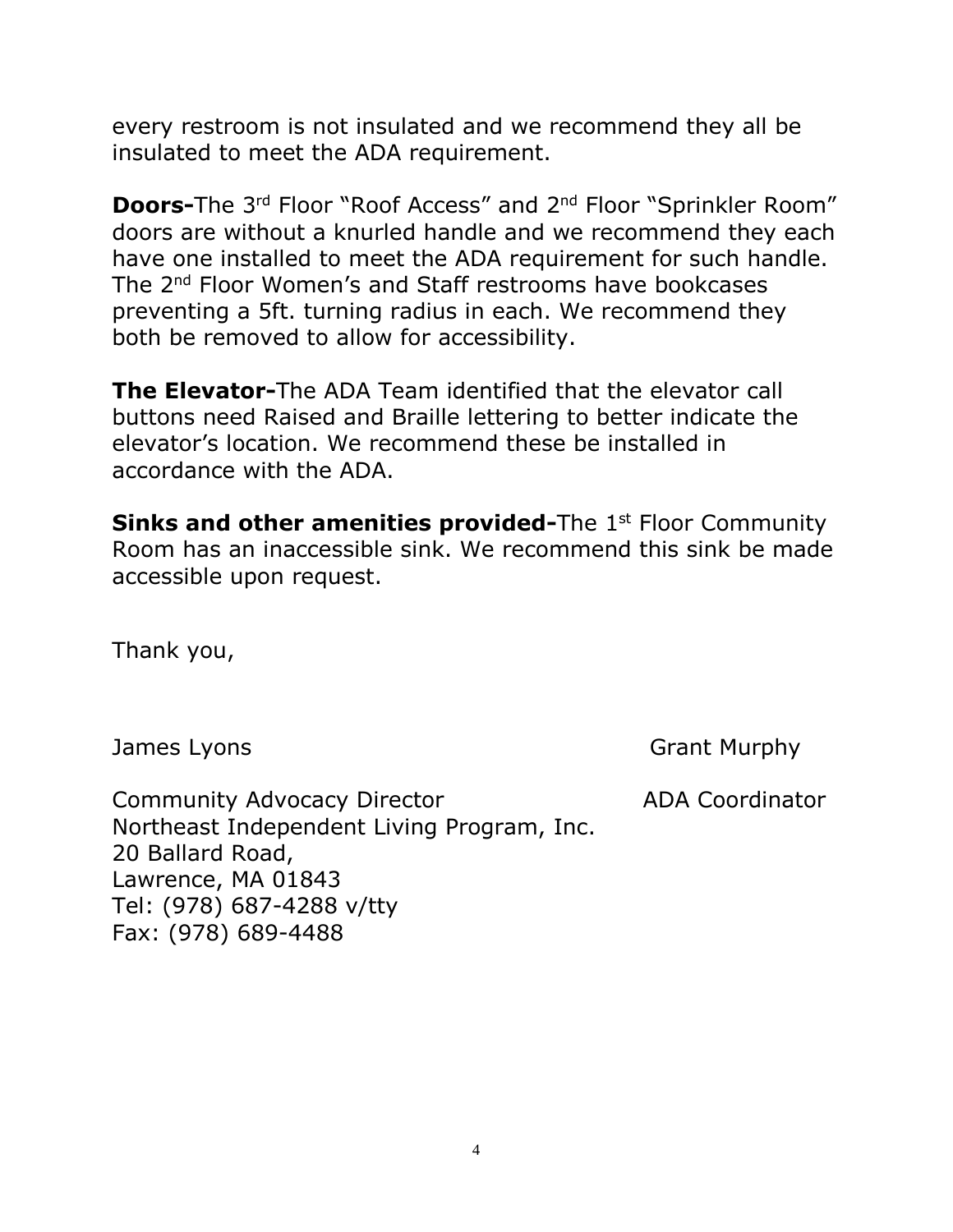

*The ADA Team determined that the curb cut to the sidewalk that*  leads to the accessible entrance to the Library from the parking *lot needs repair or patching. We recommend that the curb cut be repaired to improve the accessibility to the Groton Public Library's accessible entrance. An example of such a tactile warning is included with this report.*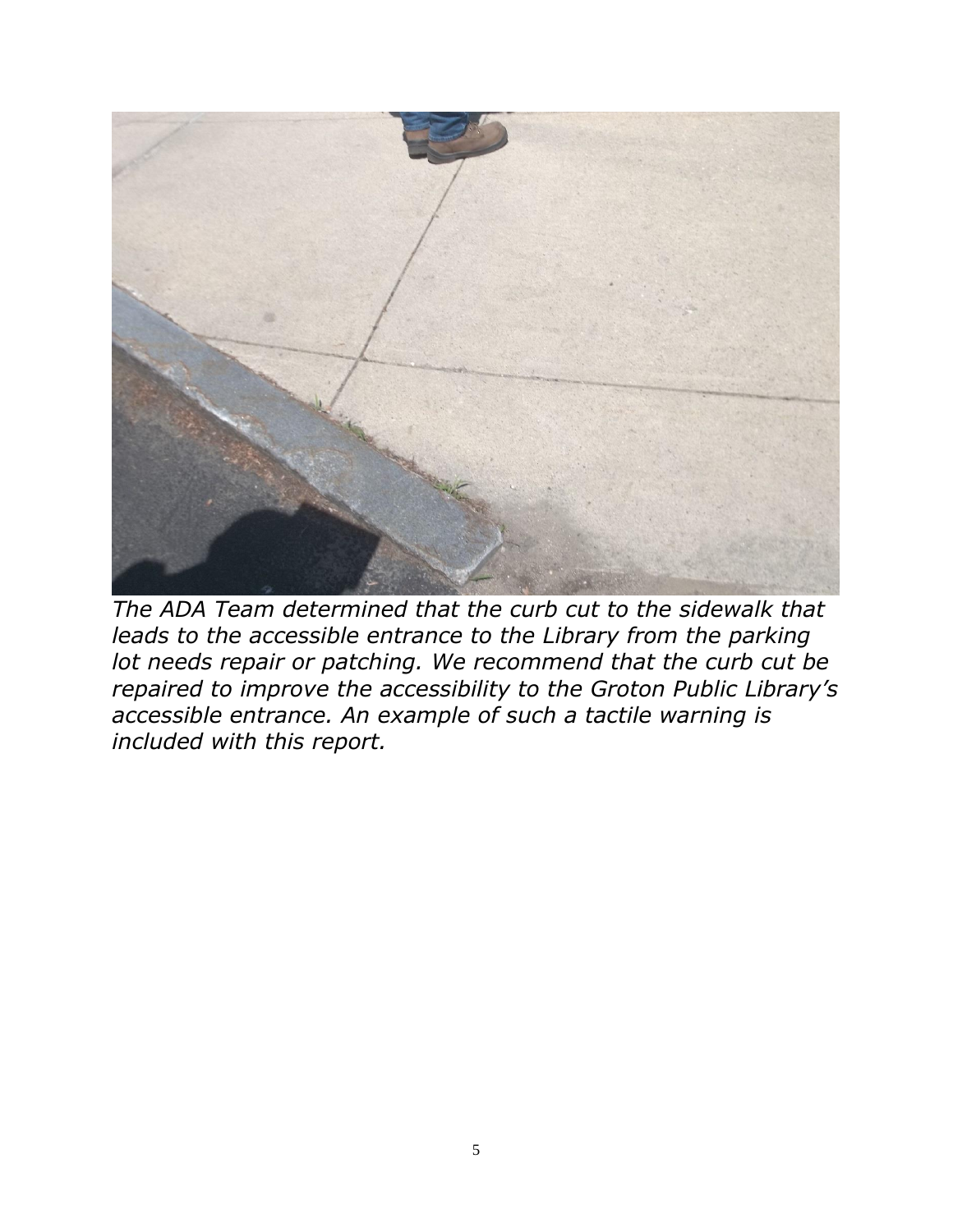

*The Team found that the stairs (including the handrails) were designed and built in compliance with the ADA.*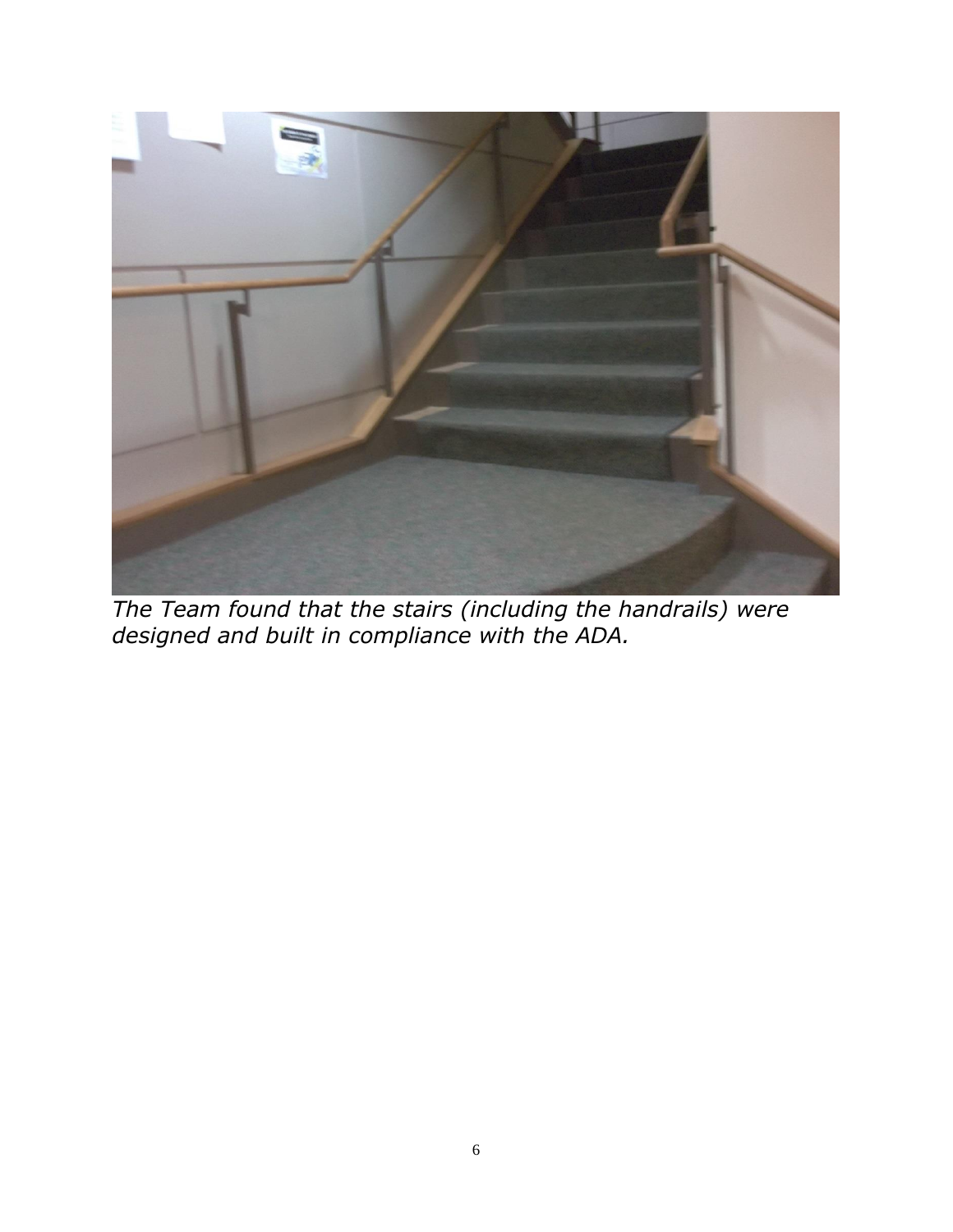Examples of ADA detectable warnings for curb cuts:



## **Mount ADA Textured Warning Mat, 3 ft x 4 ft**



**Orange-traffic-cones.com Tel: 360-989-0960 sales@ orange-traffic-cones.com**

**Part #: ACCESSTILE36x48 Our Price: \$131.25** 

**Shipping Weight: 22.50 pounds** 



**Our surface mount ADA textured warning mat is engineered to successfully upgrade any existing surface to comply with Federally mandated detectable warning requirements. The ADA mat has 2.35 inch center-to-center, in-line dome spacing to meet ADA Federal and State requirements. Truncated dome size and spacing is compliant with ADA Federal and State requirements, 0.9 inch base and 0.45 inch top diameter. Fully complies with all ADA and OHSA requirements for surface height transitions to eliminate trip hazards. Wide in-**